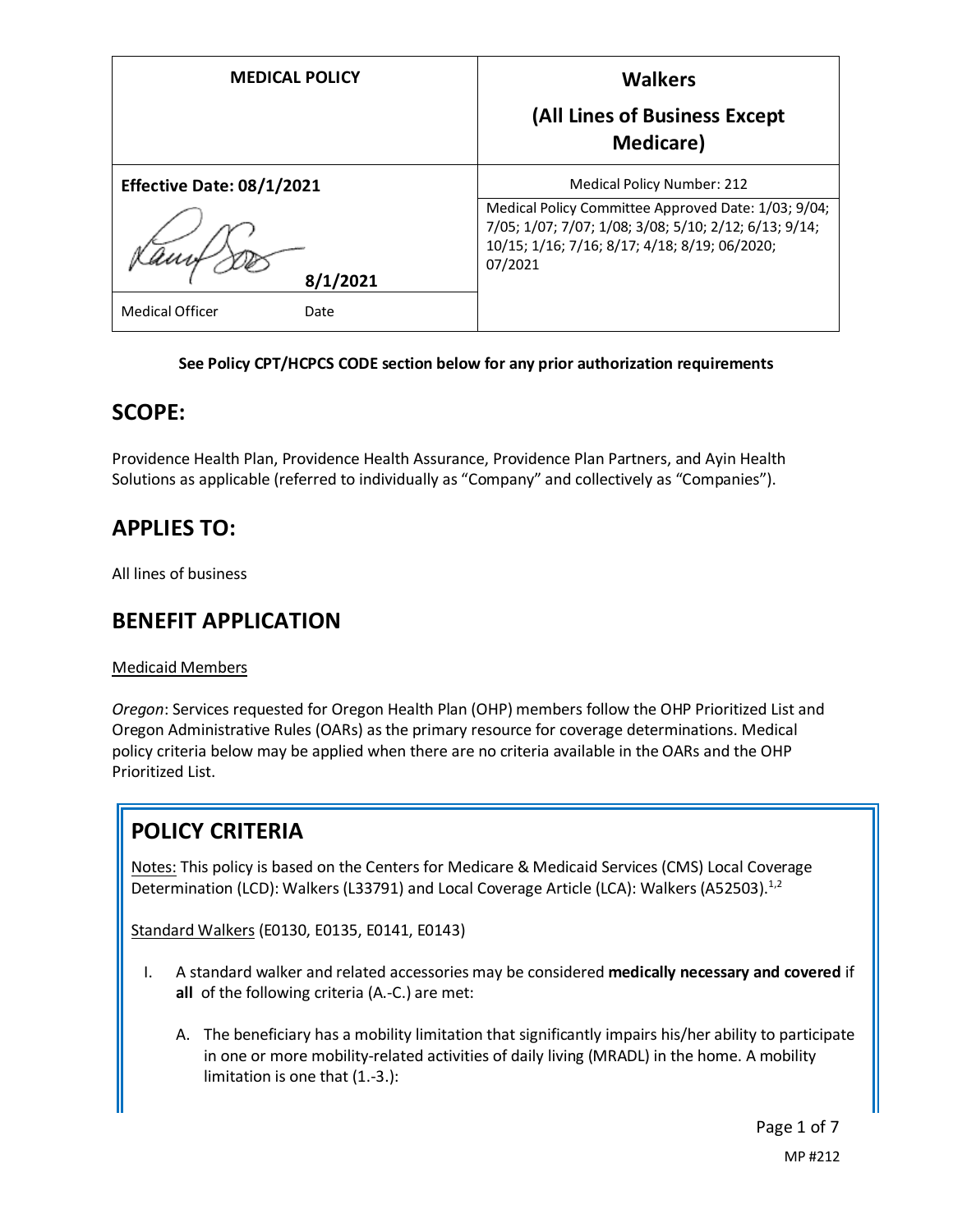- 1. Prevents the beneficiary from accomplishing the MRADL entirely, **or**
- 2. Places the beneficiary at reasonably determined heightened risk of morbidity or mortality secondary to the attempts to perform the MRADL, **or**
- 3. Prevents the beneficiary from completing the MRADL within a reasonable time frame; **and**
- B. The beneficiary is able to safely use the walker; **and**
- C. The functional mobility deficit can be sufficiently resolved with use of a walker.
- II. A standard walker (E0130, E0135, E0141, E0143) and related accessories is considered **not medically necessary and not covered** when criterion I. above is not met.

#### Heavy Duty Walkers (E0148, E0149)

- III. A heavy duty walker may be considered **medically necessary and covered** when **both** of the following criteria (A. and B.) are met:
	- A. The patient meets coverage criteria for a standard walker; **and**
	- B. The patient weighs more than 300 pounds.
- IV. A heavy duty walker is considered **not medically necessary and is not covered** when the above criterion III. is not met.

#### Heavy Duty Multiple Breaking System Walker (E0147)

- V. A heavy duty, multiple braking system, variable wheel resistance walker may be considered **medically necessary and covered** when **both** of the following criteria (A. and B.) are met:
	- A. The patient meets the criteria for a standard walker; **and**
	- B. Patient is unable to use a standard walker due to either of the following:
		- 1. A severe neurologic disorder; or
		- 2. Condition causing the restricted use of one hand.

Note: Obesity, by itself, is not a sufficient reason for an E0147 walker.

VI. A heavy duty, multiple braking system, variable wheel resistance walker is considered **not medically necessary and is not covered** when the above criterion V. is not met.

#### Walker with Trunk Support (E0140)

- VII. A walker with trunk support may be considered **medically necessary and covered** when **both** of the following criteria (A. and B.) are met:
	- A. The patient meets the criteria for a standard walker; **and**
	- B. Documentation in the medical record justifies the medical necessity for the special features.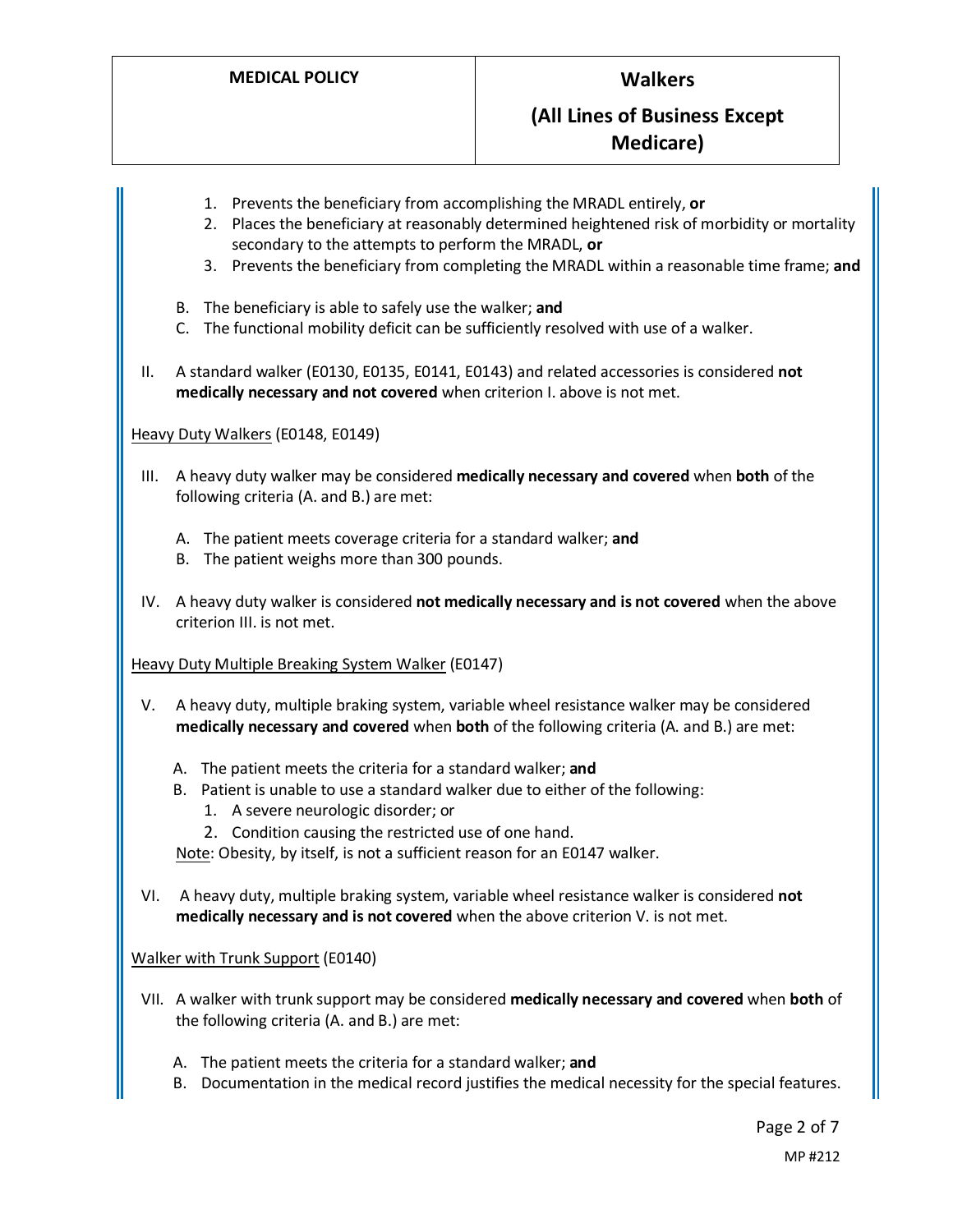VIII. A walker with trunk support is considered **not medically necessary is not covered** when the above criterion VII. is not met.

Enclosed Frame Walkers (E0144)

IX. A walker with an enclosed frame is considered **not medically necessary and is not covered**.

Leg Extensions (E0158)

- X. Leg extensions may be considered **medically necessary and covered** if the patient is 6 feet or taller.
- XI. Leg extensions are considered **not medically necessary and is not covered** when criterion X. above is not met.

#### **Non-coverage Criteria**

XII. Enhancement accessories of walkers will be denied as **not medically necessary and not covered**.

### **BILLING GUIDELINES**

#### KX, GA, GY AND GZ MODIFIERS:

If a heavy duty walker (E0148, E0149) is provided and if the supplier has documentation in their records that the beneficiary's weight (within one month of providing the walker) is greater than 300 pounds, the KX modifier should be added to the code.

If the above criterion has not been met, the GA or GZ modifier must be added to the code. When there is an expectation of a medical necessity denial, suppliers must enter the GA modifier on the claim line if they have obtained a properly executed Advance Beneficiary Notice (ABN) or the GZ modifier if they have not obtained a valid ABN.

If the walker that is provided is only needed for mobility outside the home, the GY modifier must be added to the codes for the item and all accessories.

Claims lines billed with codes E0148 - E0149 without a KX, GA, GY or GZ modifier will be rejected as missing information.

#### Coding Guidelines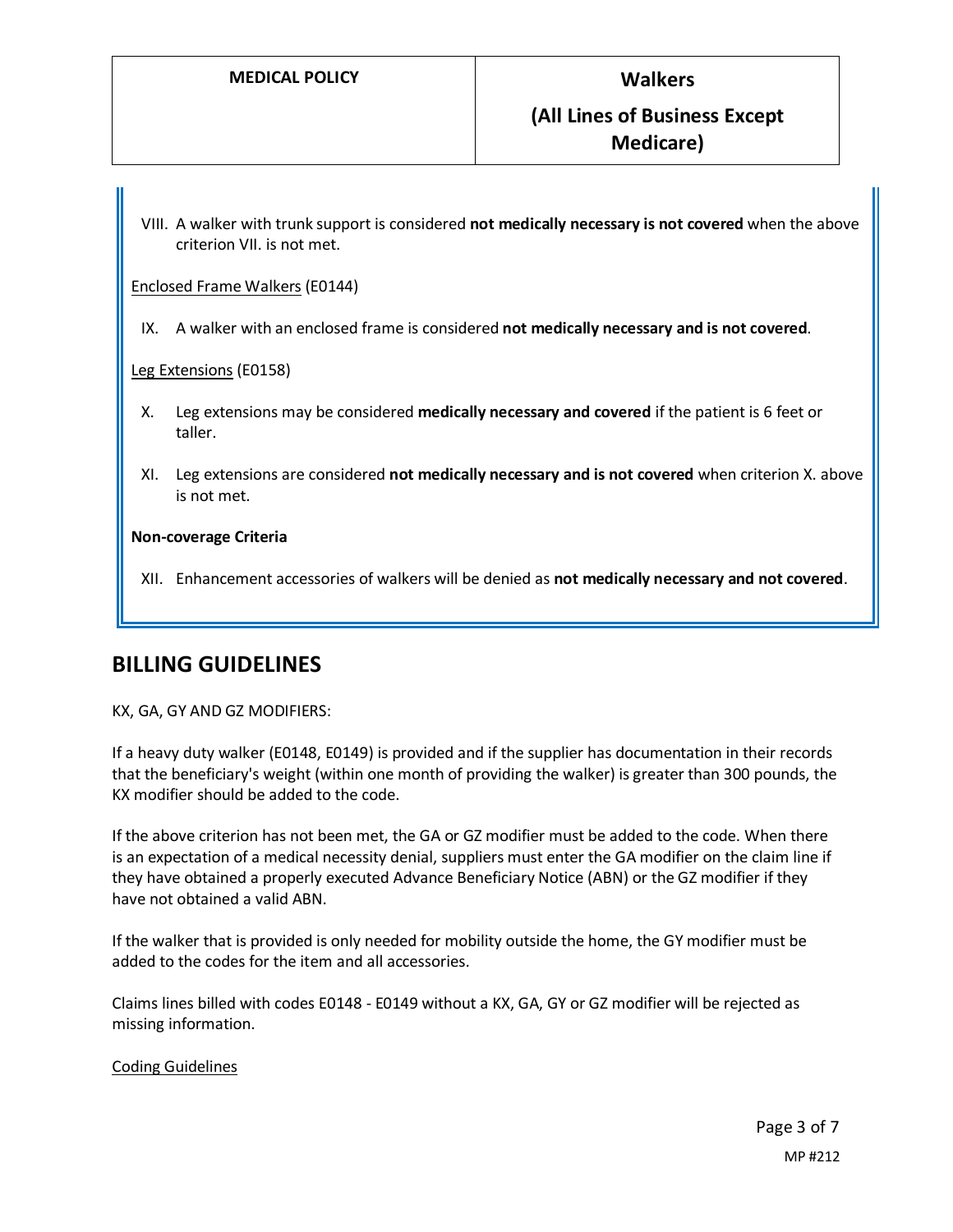• A wheeled walker (E0141, E0143, E0149) is one with either 2, 3, or 4 wheels. It may be fixed height or adjustable height. It may or may not include glide-type brakes (or equivalent). The wheels may be fixed or swivel.

A glide-type brake consists of a spring mechanism (or equivalent) which raises the leg post of the walker off the ground when the beneficiary is not pushing down on the frame.

- Code E0144 describes a rigid or folding wheeled walker which has a frame that completely surrounds the beneficiary and an attached seat in the back.
- A heavy duty walker (E0148, E0149) is one which is labeled as capable of supporting beneficiaries who weigh more than 300 pounds. It may be fixed height or adjustable height. It may be rigid or folding.
- Code E0147 describes a 4-wheeled, adjustable height, folding- walker that has all of the following characteristics:
	- 1. Capable of supporting beneficiaries who weigh greater than 350 pounds,
	- 2. Hand operated brakes that cause the wheels to lock when the hand levers are released,
	- 3. The hand brakes can be set so that either or both can lock both wheels,
	- 4. The pressure required to operate each hand brake is individually adjustable,
	- 5. There is an additional braking mechanism on the front crossbar,
	- 6. At least two wheels have brakes that can be independently set through tension adjustability to give varying resistance.
- The only walker s that may be billed using code E0147 are those products for which a written Coding Verification Review has been made by the Pricing, Data Analysis and Coding (PDAC) Contractor and subsequently published on the appropriate Product Classification List. Suppliers should contact the PDAC Contractor for guidance on the correct coding of these items.
- Codes A4636, A4637, and E0159 are only used to bill for replacement items for covered, beneficiaryowned walkers.
- Codes E0154, E0156, E0157, and E0158 can be used for accessories provided with the initial issue of a walker or for replacement components.
- Code E0155 can be used for replacements on covered, beneficiary-owned wheeled walker s or when wheels are subsequently added to a covered, beneficiary-owned non-wheeled walker (E0130, E0135). Code E0155 cannot be used for wheels provided at the time of, or within one month of, the initial issue of a non-wheeled walker.
- Hemi-walkers must be coded using E0130 or E0135 not an E1399.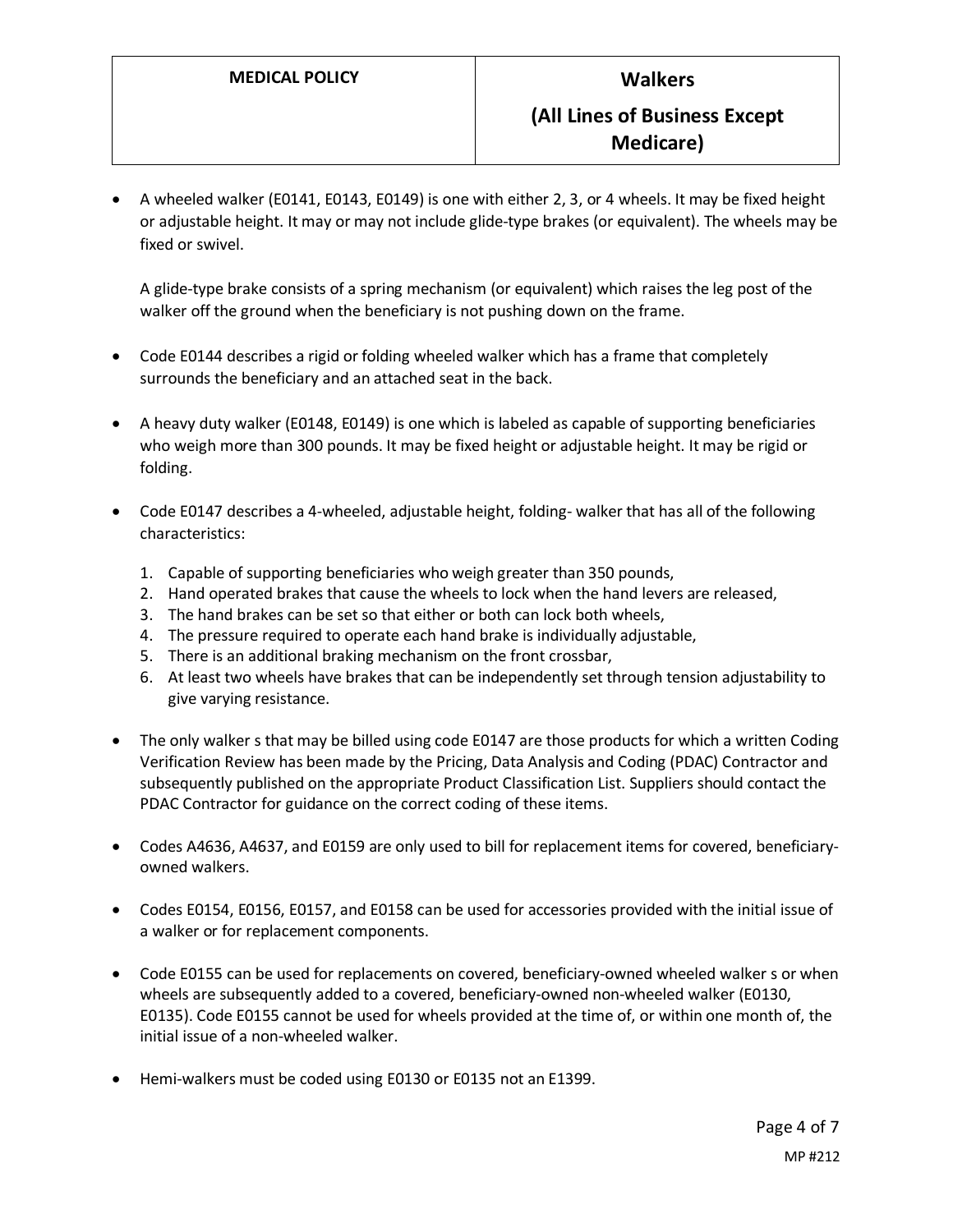- Gait Trainer: Gait trainers are billed using one of the codes for walkers. If a gait trainer has a feature described by one of the walker attachment codes (E0154-E0157) that code may be separately billed. Other unique features of gait trainers are not separately payable and may not be billed with code E1399. If a supplier chooses to bill separately for a feature of a gait trainer that is not described by a specific HCPC code, then code A9900 must be used.
- An enhancement accessory is one which does not contribute significantly to the therapeutic function of the walker. It may include, but is not limited to style, color, hand operated brakes (other than those described in code E0147), or basket (or equivalent). Use code A9270 when an enhancement accessory of a walker is billed.
- Brakes, other than hand operated brakes, provided at the same time as a walker (E0141, E0143, E0149) may not be billed separately. If brakes are billed separately, they must be billed using A9900 and will be denied as not separately payable.

A Column II code is included in the allowance for the corresponding Column I code when provided at the same time, and must not be billed separately at the time of billing the Column I code.

| Column I | <b>Column II</b>                  |
|----------|-----------------------------------|
| E0130    | A4636, A4637                      |
| E0135    | A4636, A4637                      |
| E0140    | A4636, A4637, E0155, E0159        |
| E0141    | A4636, A4637, E0155, E0159        |
| E0143    | A4636, A4637, E0155, E0159        |
| E0144    | A4636, A4637, E0155, E0156, E0159 |
| E0147    | A4636, E0155, E0159               |
| E0148    | A4636, A4637                      |
| E0149    | A4636, A4637, E0155, E0159        |

# **CPT/HCPCS CODES**

| <b>All Lines of Business Except Medicare</b> |                                                                     |  |
|----------------------------------------------|---------------------------------------------------------------------|--|
| No Prior Authorization Required              |                                                                     |  |
| A4636                                        | Replacement, handgrip, cane, crutch, or walker, each                |  |
| A4637                                        | Replacement, tip, cane, crutch, walker, each                        |  |
| E0118                                        | Crutch substitute, lower leg platform, with or without wheels, each |  |
| E0130                                        | Walker, rigid (pickup), adjustable or fixed height                  |  |
| E0135                                        | Walker, folding (pickup), adjustable or fixed height                |  |
| E0140                                        | Walker, with trunk support, adjustable or fixed height, any type    |  |
| E0141                                        | Walker, rigid, wheeled, adjustable or fixed height                  |  |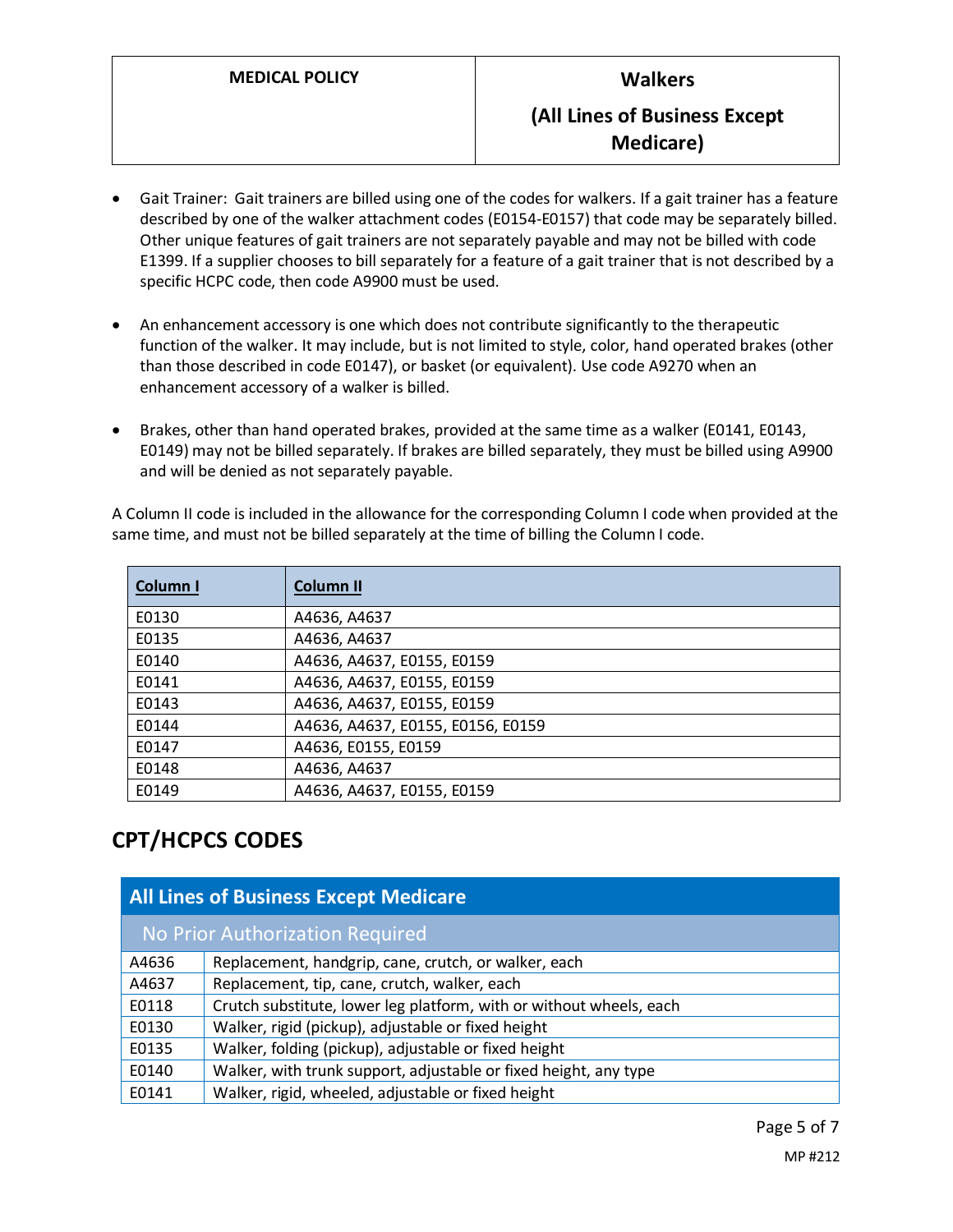### **MEDICAL POLICY Walkers**

### **(All Lines of Business Except Medicare)**

| E0143                                                                                           | Walker, folding, wheeled, adjustable or fixed height                                |
|-------------------------------------------------------------------------------------------------|-------------------------------------------------------------------------------------|
| E0147                                                                                           | Walker, heavy duty, multiple braking system, variable wheel resistance              |
| E0148                                                                                           | Walker, heavy duty, without wheels, rigid or folding, any type, each                |
| E0149                                                                                           | Walker, heavy duty, wheeled, rigid or folding, any type                             |
| E0154                                                                                           | Platform attachment, walker, each                                                   |
| E0155                                                                                           | Wheel attachment, rigid pick-up walker, per pair                                    |
| E0156                                                                                           | Seat attachment, walker                                                             |
| E0157                                                                                           | Crutch attachment, walker, each                                                     |
| E0158                                                                                           | Leg extensions for walker, per set of four (4)                                      |
| E0159                                                                                           | Brake attachment for wheeled walker, replacement, each                              |
| <b>Not Covered</b>                                                                              |                                                                                     |
| E0144                                                                                           | Walker, enclosed, four sided framed, rigid or folding, wheeled with posterior seat  |
| <b>Unlisted Codes</b>                                                                           |                                                                                     |
| All unlisted codes will be reviewed for medical necessity, correct coding, and pricing at the   |                                                                                     |
| claim level. If an unlisted code is billed related to services addressed in this policy then it |                                                                                     |
| MAY be denied as Not Covered.                                                                   |                                                                                     |
| A9900                                                                                           | Miscellaneous DME supply, accessory, and/or service component of another hcpcs code |
| E1399                                                                                           | Durable medical equipment, miscellaneous                                            |

# **INSTRUCTIONS FOR USE**

Company Medical Policies serve as guidance for the administration of plan benefits. Medical policies do not constitute medical advice nor a guarantee of coverage. Company Medical Policies are reviewed annually and are based upon published, peer-reviewed scientific evidence and evidence-based clinical practice guidelines that are available as of the last policy update. The Companies reserve the right to determine the application of Medical Policies and make revisions to Medical Policies at any time. Providers will be given at least 60-days' notice of policy changes that are restrictive in nature.

The scope and availability of all plan benefits are determined in accordance with the applicable coverage agreement. Any conflict or variance between the terms of the coverage agreement and Company Medical Policy will be resolved in favor of the coverage agreement.

# **REGULATORY STATUS**

### Mental Health Parity Statement

Coverage decisions are made on the basis of individualized determinations of medical necessity and the experimental or investigational character of the treatment in the individual case. In cases where medical necessity is not established by policy for specific treatment modalities, evidence not previously considered regarding the efficacy of the modality that is presented shall be given consideration to determine if the policy represents current standards of care.